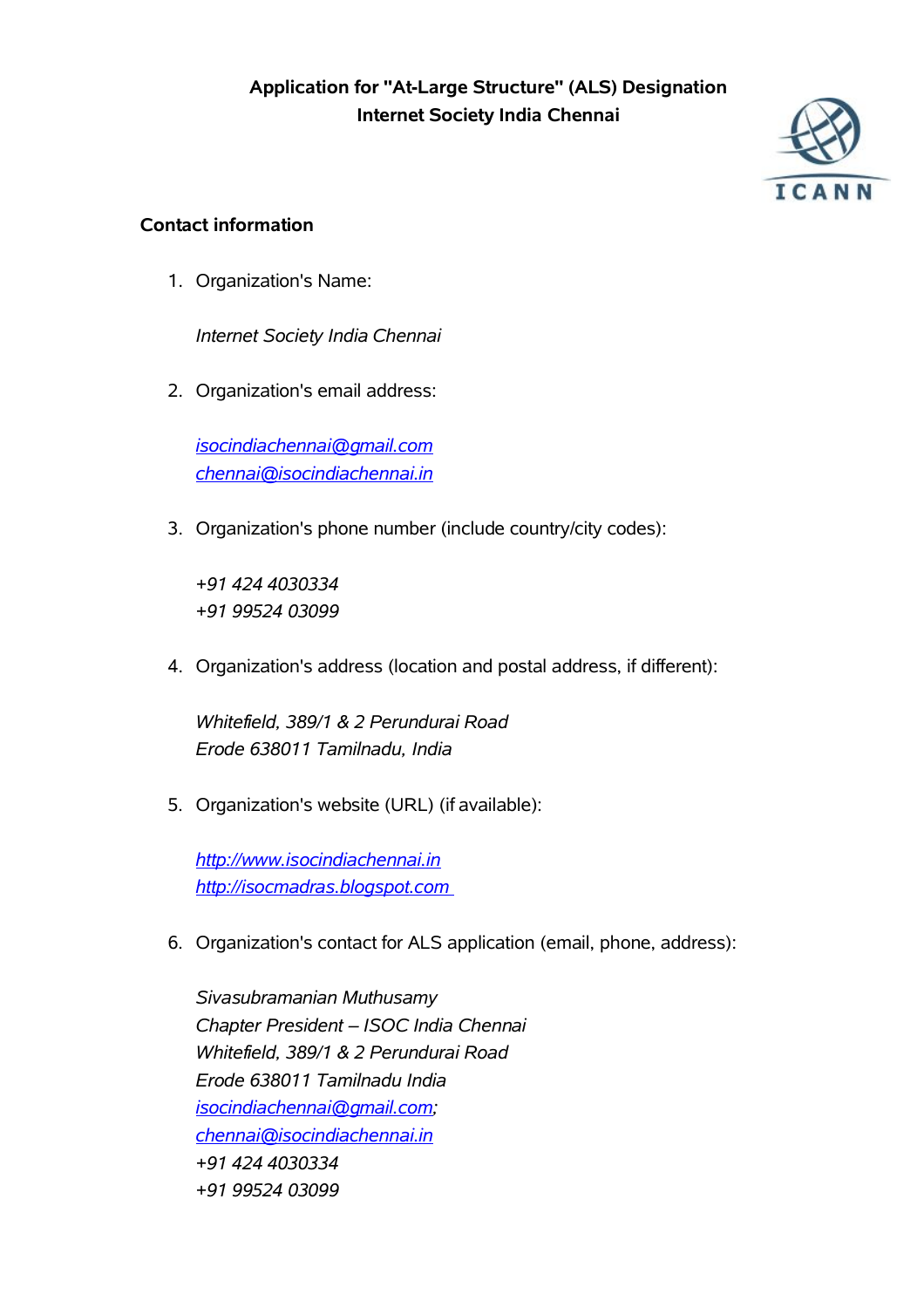## **7. Description**

1. Is your organization constituted so that participation by individual Internet users who are citizens or residents of countries within the Geographic Region in which your organization is based will predominate in your organization's operation?

*Yes. ISOC India Chennai is constituted for participation by Internet users who are citizens of India*

2. Describe your organization's constituents/membership (number, citizenship/location, defining characteristic - e.g. profession for professional societies):

*ISOC India Chennai is a Chapter of the Internet Society (ISOC) chartered during August 2007. At present the chapter has 82 individual members of Indian citizenship and 16 members pending approval. Membership at ISOC India Chennai is "open to all" in line with ISOC's overall policies of openness and its theme "Internet for Everyone". The chapter members are individuals from academia, from various business segments such as ICT, Textiles, HR services, Construction and Education and includes some student members.*

3. Explain the eligibility requirements (if any) for your organization's constituents/membership (if you provide a written application for admission as a member, you may attach a copy):

*Membership at ISOC India Chennai is open to non-anonymous, responsible individuals with an interest in the Growth and Evolution of the Internet. Members come from diverse professions, employees of various industries, individuals from non-profit and to students. Applicants for chapter membership are required to become Global Members of ISOC by filling up a form at https://members.isoc.org/PortalTools/NewUser/Index.cfm After approval as a Global Member, they have an option to join a chapter in the region and those applying to join ISOC India Chennai are reviewed for their eligibility requirements before being approved as a Member by the Chapter Administrator. There are provisions to remove an existing member from the Chapter if the reasons are compelling.*

4. In what language/s does your organization conduct its business?

*English*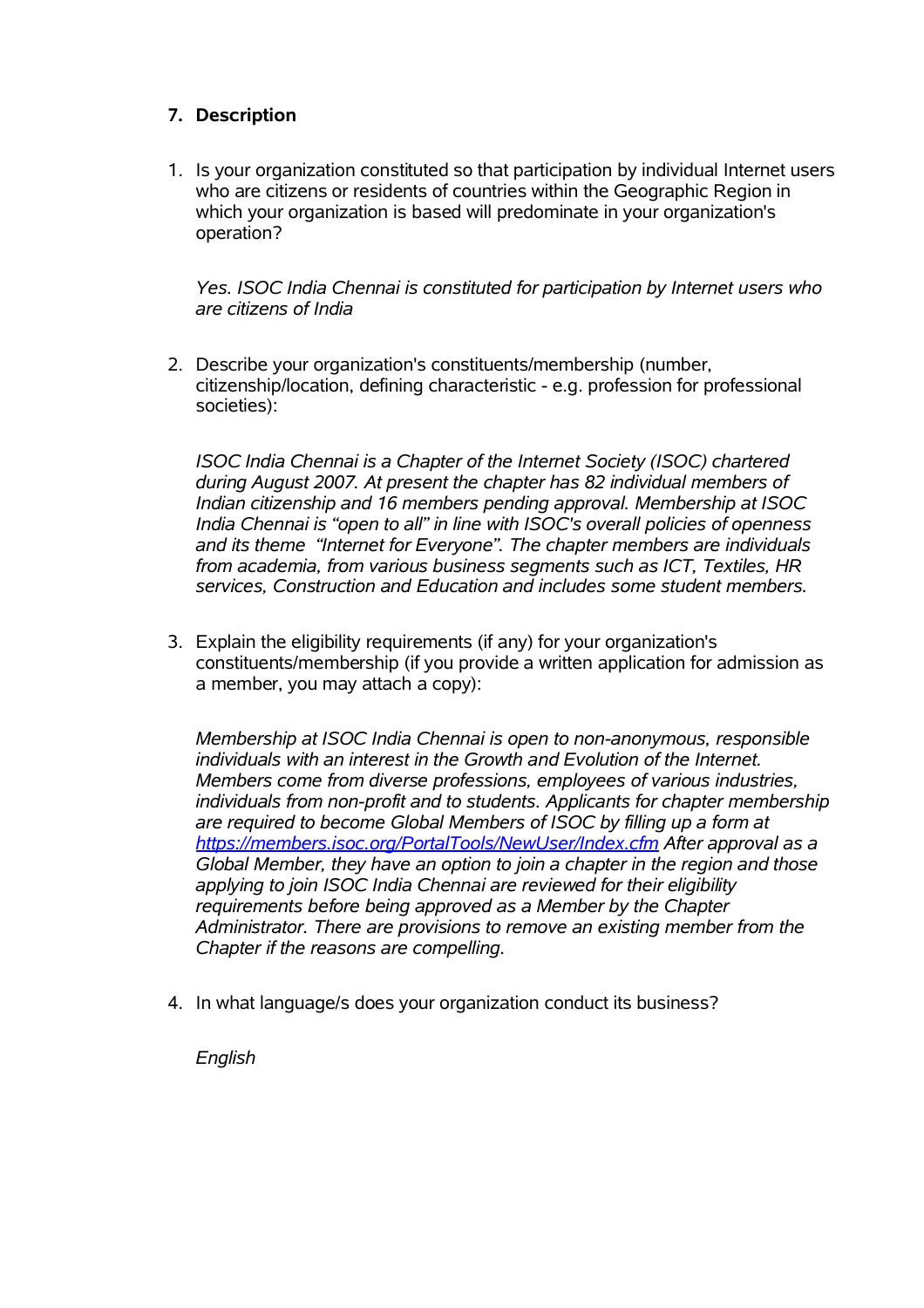5. Provide support for the statement that your organization is self-supporting (by answering "yes" you confirm that it will not rely on ICANN for funding):

*Yes, our administrative costs are met locally, events are organized with local sponsorships and for major programs the chapter applies for special grants from ISOC's Global Chapter Development Fund, from ISIF Asia and other funds inclined fund Internet Development programs. The chapter would soon introuduce a system of Membership Dues through which all administrative and local meeting costs are to be met.*

6. Describe your organization's structure (e.g. governing and decision-making bodies and processes):

*The Governing Body is headed by the Chapter President and includes a Chapter Secretary, a Director for Academic Institutional Membership, a Director for Communications. This governing body is to be expanded in line with a Chapter Development Plan for a greater diversity and balance in the constitution of membership.*

7. Does your organization commit to supporting its individual constituents'/membership's informed participation in ICANN?

*Yes.*

8. Describe how your organization keeps its constituents/membership informed about, and enables them to participate in, decisions regarding issues of interest:

*The chapter maintains an internal mailing list that connects all the Chapter Members at the address isocmadras@googlegroups.com , announces its programs and presents ISOC global policies and programs in its weblog at the address http://isocmadras.blogspot.com Participation is also enabled by face to face meetings at different within the Chapter's geographic location and thorough online collaboration and by phone.*

9. Does your organization post on the Internet publicly-accessible, current information about your organization's goals, structure, description of constituent group(s)/membership, working mechanisms, leadership, and contact(s) (if this information currently is available, provide URLs)?

*Yes, the chapter has a publicly accessible website at the URL http://isocindiachennai.in and maintains a weblog at http://isocmadras.blogspot.com*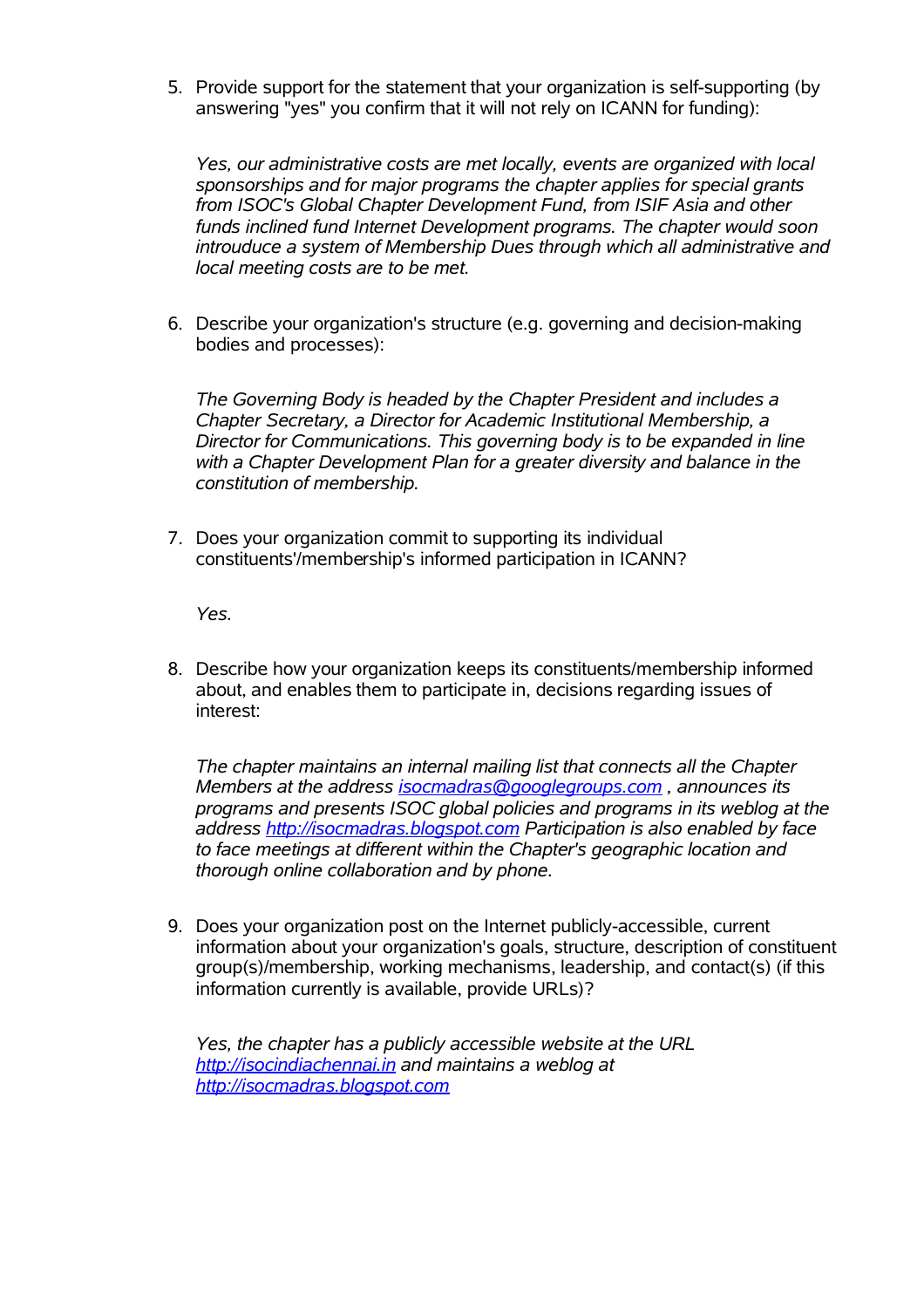10.Provide information on your organization's leadership (leaders' names, positions, emails):

> *Sivasubramanian Muthusamy, Chapter President isocindiachennai@gmail.com; isolatedn@gmail.com; chennai@isocindiachennai.in*

*Sarto Rajendran, Chapter Secretary sartorajendran@yahoo.com*

*Satyadhyan Chickerur, Director for Academic Membership chickerursr@gmail.com*

*Chandramohan Thavasilingam, Director – Communications chandramohan@bharatplanet.com*

*The chapter Governing Board is soon to be expanded i*

# **Objectives**

1. What is your organization's primary goal or mission (please attach any mission or policy statement for your organization, if in writing, or provide a URL):

### *Purpose and Scope of Internet Society India Chennai Chapter*

### **Primary Purpose and Scope :**

- *The primary purpose is to be a part of the worldwide Internet Society (ISOC) in its activities of maintaining and extending the development and availability of the Internet and its associated technologies and applications - both as an end in itself, and as a means of enabling organisations, professions, and individuals worldwide to more effectively collaborate, cooperate, and innovate in their respective fields and interests.*
- *To examine key issues and offer conceptual and technical inputs to ISOC and where possible offer on site and off site services to ISOC*
- *for the development, maintenance, evolution, and dissemination of standards for the Internet and its internetworking technologies and applications;*
- *for the growth and evolution of the Internet architecture;*
- *for the maintenance and evolution of effective administrative processes necessary for operation of the global Internet and internets;*
- *in education and research, collaborative or independent, related to the Internet and internetworking;*
- *for the harmonization of actions and activities at international levels to facilitate the development and availability of the Internet;*
- *in collection and dissemination of information related to the Internet and internetworking, including histories and archives;*
- *in assisting technologically developing countries, areas, and peoples in implementing and evolving their Internet infrastructure and use;*
- *in liaising with other organisations, governments and the general public for coordination, collaboration, and education in effecting the above purposes.*